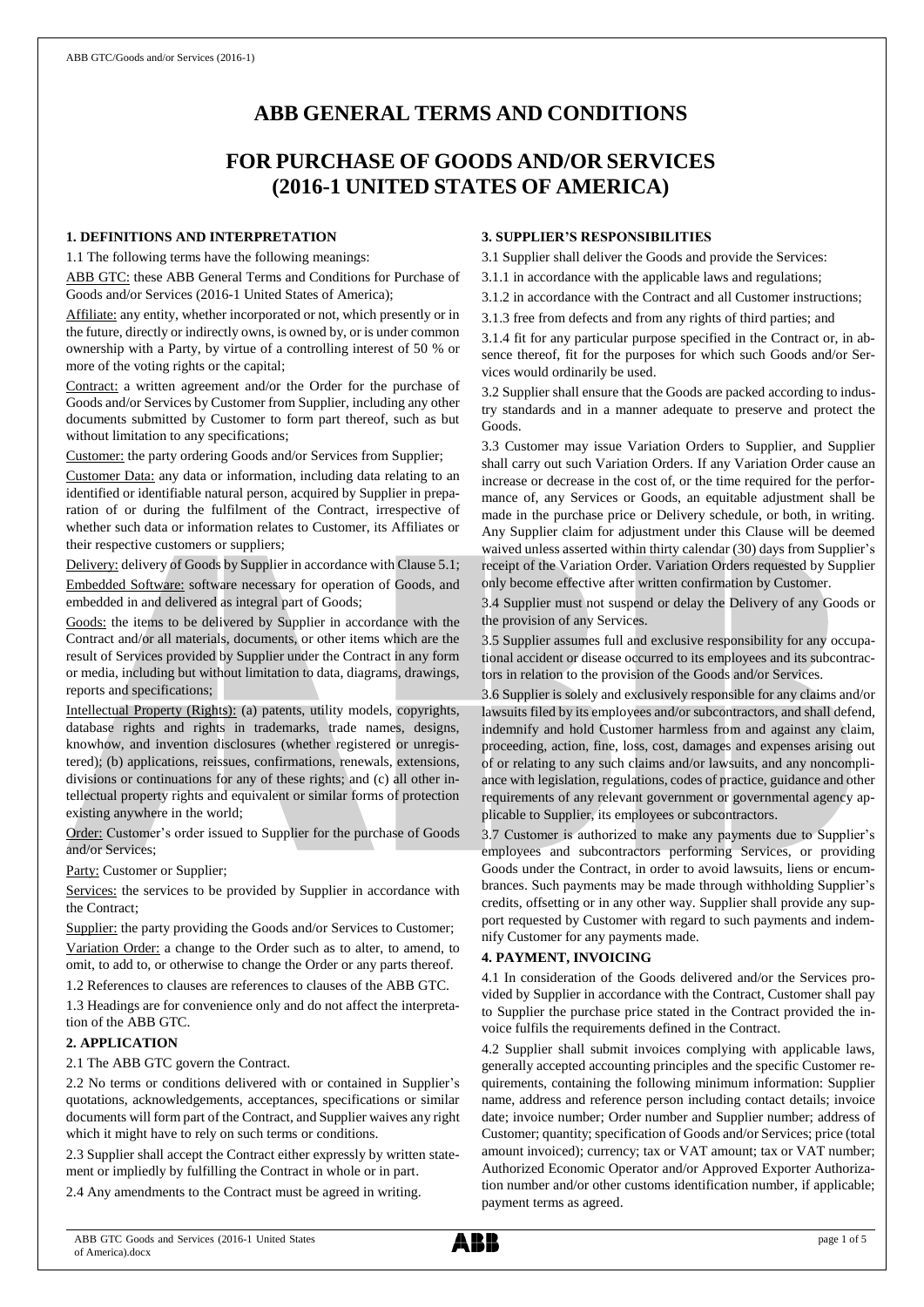4.3 Invoices must be sent to the billing address specified in the Contract.

4.4 Customer will reimburse expenses only at cost and to the extent agreed in writing.

4.5 Services charged on the basis of hourly rates require written confirmation of Supplier's time sheets by Customer. Supplier shall submit such time sheets to Customer for confirmation as may be instructed by Customer but latest together with any related invoice. Confirmation of time sheets cannot be construed as acknowledgement of any claims. Customer is not obliged to pay invoices based on time sheets which are not confirmed by Customer in writing.

4.6 Customer reserves the right to set off or withhold payment for Goods and/or Services not provided in accordance with the Contract.

4.7 The terms of payment are net cash within sixty (60) calendar days from the later of the date on which the correct invoice is received by Customer or the date on which the invoiced Goods and/or Services are accepted by Customer. Customer may withhold payment pending receipt of evidence from Supplier, as reasonably required by Customer, to establish the absence of liens, encumbrances and claims against any property of Customer related to the Goods and/or Services that are the subject of the Contract.

#### **5. DELIVERY, PERFORMANCE OF SERVICES**

5.1 Unless agreed otherwise in the Contract, the Goods shall be delivered in accordance with INCOTERMS 2010 FCA, to the place defined in the Contract or, if no such place has been defined, to Customer's place of business.

5.2 The Services shall be provided at the place specified in the Contract or, if no such place has been specified, at Customer's place of business. 5.3 Supplier shall provide no later than at the time of acceptance of the Contract the following minimum information: number of packages and contents, the customs tariff numbers of the country of consignment, and the countries of origin for all Goods. For controlled Goods, the relevant national export control numbers must be indicated and, if the Goods and/or Services are subject to U.S. export regulations, the U.S. Export Control Classification Numbers (ECCN) or classification numbers of the International Traffic in Arms Regulations (ITAR) must be specified. Proofs of preferential origin as well as conformity declarations and marks of the country of consignment or destination are to be submitted without being requested; certificates of origin upon request. Supplier shall state the Order number on all invoices (in particular but not limited to commercial, pro forma or customs invoices).

5.4 The Goods shall be delivered, and Services shall be provided during Customer's business hours unless otherwise requested by Customer.

5.5 Upon Delivery, Supplier (or its appointed carrier) shall provide Customer a delivery note and any other required export and import documents not mentioned in Clause 5.3. If Customer has approved partial delivery, such delivery note shall also include the outstanding balance. 5.6 Ownership of the Goods passes to Customer at Delivery. To the extent that the Goods contain Embedded Software, ownership of such Embedded Software will not passto Customer, but Supplier shall grant, or – as applicable – shall procure that the third party owner grants, Customer and all users a worldwide, irrevocable, perpetual, transferable, non-exclusive, royalty-free right to use the Embedded Software as integral part of such Goods and/or for servicing either of them.

## **6. ACCEPTANCE**

6.1 Delivery of Goods or provision of Services may not be deemed to be acceptance of such Goods or Services by Customer. Customer shall have reasonable time to inspect or test the Goods and/or Services and to report any defects to Supplier. If a defect in the Goods and/or Services was not reasonably detectable during the inspection, Customer shall have reasonable time to provide notice of such defect after it has become apparent and/or to reject the Goods/Services.

6.2 The Parties may agree on a certain acceptance procedure, in which case acceptance will be subject to Customer's written acceptance statement. Supplier shall inform Customer in writing within a reasonable time period in advance when the Goods and/or Services are ready for acceptance.

6.3 Customer may enforce any remedy defined in the Contract for any rejected Goods or Services.

## **7. DELAY**

If the Delivery of Goods or the provision of Services does not comply with the agreed date(s), Customer may:

7.1 terminate the Contract in whole or in part; and

7.2 refuse any subsequent delivery of the Goods or provision of the Services; and

7.3 recover from Supplier any expenses reasonably incurred by Customer in obtaining the Goods and/or Services in substitution from another supplier; and

7.4 claim damages for any cost, loss, expenses and liquidated damages incurred by Customer which are attributable to Supplier's delay; or

7.5 claim liquidated damages as agreed in the Contract.

## **8. WARRANTY AND REMEDIES**

8.1 Supplier warrants that the Goods and/or Services comply with the Contract, including but without limitation to Supplier's responsibilities as defined in Clause 3.1.

8.2 Supplier warrants that the Goods are new and unused at the date of Delivery and remain free from defects during the warranty period.

8.3 The warranty period is twenty four (24) months from Delivery.

8.4 In case of breach of any warranty which is not remedied within forty eight (48) hours from Customer's notification, or in case of any other breach of the Contract, Customer is entitled to enforce any or more of the following remedies at its discretion and at Supplier's expense:

8.4.1 to give Supplier another opportunity to carry out any additional work necessary to ensure that the Contract is fulfilled, and/or to obtain prompt repair or replacement of the defective Goods and/or Services;

8.4.2 to carry out (or to instruct a third party to carry out) any additional work necessary to make the Goods and/or Services comply with the Contract;

8.4.3 to refuse any further Goods and/or Services;

8.4.4 to claim such damages as may have been sustained by Customer as a result of Supplier's breach of the Contract;

8.4.5 to terminate the Contract; in such event Customer has no obligation to compensate Supplier, and, at Customer's option, Supplier shall pay back to Customer any remuneration received from Customer for the Goods and/or Services and take back the Goods at Supplier's own cost and risk.

8.5 In case of a breach of any warranty, the entire warranty period shall be restarted for the defective Goods/Services from the date the remediation is completed to Customer's satisfaction.

8.6 The rights and remedies available to Customer under the Contract are cumulative and are not exclusive of any rights or remedies available at law or in equity.

#### **9. INTELLECTUAL PROPERTY**

9.1 Subject to Clause 9.2, Supplier hereby grants Customer, or undertakes to procure that Customer is granted, a worldwide, irrevocable, transferable, non-exclusive, royalty-free license to use the Intellectual Property Rights in the Goods, including Embedded Software, if any.

9.2 Supplier herewith assigns to Customer full ownership rights in any Intellectual Property in Goods resulting from the Services. Supplier further agrees, upon Customer's request and at its cost, to take all further steps necessary to perfect Customer's ownership to the Intellectual Property.

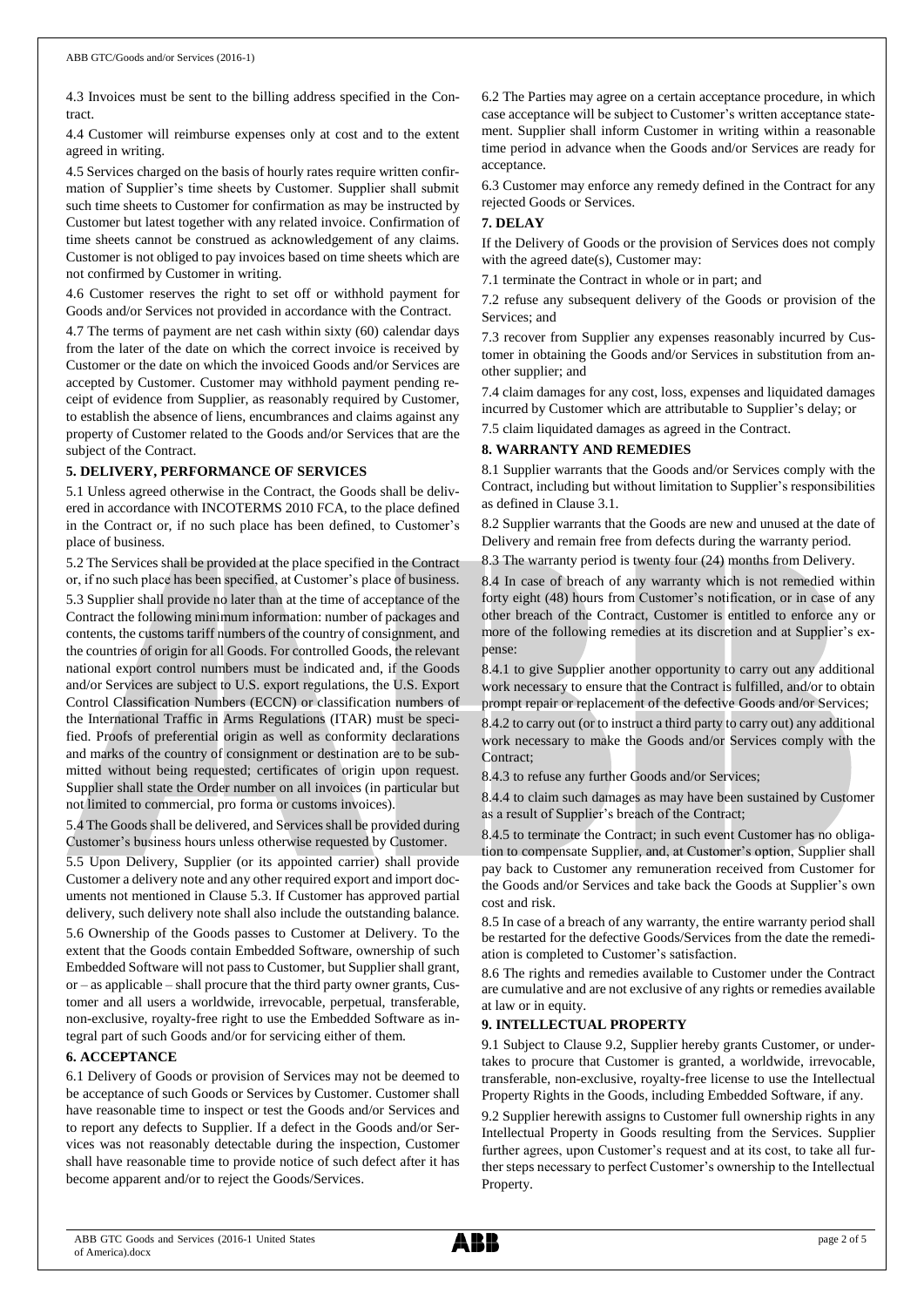9.3 Intellectual Property Rights in any Goods created by or licensed to Supplier prior or outside a Contract (Pre-Existing IPR) will remain vested in Supplier (or the third party owner). To the extent that Pre-Existing IPR are embedded in any Goods resulting from the Services, Supplier grants, or undertakes to procure that the third party owner grants, Customer and its Affiliates a worldwide, irrevocable, transferable, non-exclusive, royalty-free license to use the Pre-Existing IPR as part of such Goods, including the right to improve, develop, market, distribute, sublicense or otherwise use such Pre-Existing IPR.

9.4 Supplier must specify in writing and prior to Delivery all open source software contained in or used by Embedded Software, if any, and request Customer's written approval. Supplier agrees to replace at its own cost any open source software components rejected by Customer with software of at least the same quality and functionality.

9.5 If any claim is made against Customer that Supplier's Goods and/or Services infringe a third party's Intellectual Property Rights, Supplier shall at its cost, but at Customer's discretion (i) procure for Customer and Customer's clients, as the case may be, the right to continue using the Goods and/or Services; (ii) modify the Goods and/or Services so they cease to be infringing; or (iii) replace the Goods and/or Services by non-infringing equivalents. Otherwise, Customer is entitled to terminate the Contract and to reclaim all sums which it has paid to Supplier thereunder.

## **10. COMPLIANCE, INTEGRITY**

10.1 Supplier shall provide the Goods and/or Services in compliance with all relevant laws, regulations, and codes of practice.

10.2 Supplier and its subcontractors must comply with the ABB Lists of Prohibited and Restricted Substances and with the reporting and other requirements regarding Conflict Minerals made available under **[www.abb.com](http://www.abb.com/) – Supplying – Material Compliance** or otherwise and shall provide Customer with documents, certificates and statements as requested. Any statement made by Supplier to Customer (whether directly or indirectly) with regard to materials used for or in connection with the Goods and/or Services will be deemed to be a representation under the Contract.

10.3 Supplier represents and warrants that it is and will remain fully compliant with all applicable trade and customs laws, regulations, instructions, and policies, including, but not limited to, satisfying all necessary clearance requirements, proofs of origin, export and import licenses and exemptions from, and making all proper filings with appropriate governmental bodies and/or disclosures relating to the provision of services, the release or transfer of goods, hardware, software and technology.

10.4 No material or equipment included in or used for the Goods and/or Services must originate from any company or country listed in any relevant embargo issued by the authority in the country where the Goods and/or Services will be used or an authority otherwise having influence over the equipment and material forming part of the Goods and/or Services. If any of the Goods and/or Services are or will be subject to export restrictions, it is Supplier's responsibility to promptly inform Customer in writing of the particulars of such restrictions.

10.5 Both Parties warrant that each will not, directly or indirectly, and that each has no knowledge that other persons will, directly or indirectly, make any payment, gift or other commitment to its customers, to government officials or to agents, directors and employees of each Party, or any other party in a manner contrary to applicable laws (including but not limited to the U. S. Foreign Corrupt Practices Act, the UK Bribery Act 2010 and, where applicable, legislation enacted by member states and signatories implementing the OECD Convention Combating Bribery of Foreign Officials), and shall comply with all relevant laws, regulations, ordinances and rules regarding bribery and corruption. Nothing in the Contract will render either Party or any of its Affiliates liable to reimburse the other for any such consideration given or promised.

10.6 Supplier herewith acknowledges and confirms that Supplier has received a copy of ABB's Code of Conduct and ABB's Supplier Code of Conduct or has been provided information on how to access both ABB Codes of Conduct online under **[www.abb.com/Integrity](http://www.abb.com/Integrity)**. Supplier agrees to perform its contractual obligations in accordance with both ABB Codes of Conduct.

10.7 ABB has established reporting channels where Supplier and its employees may report suspected violations of applicable laws, policies or standards of conduct: Web portal: **[www.abb.com/Integrity](http://www.abb.com/Integrity) – Reporting Channels**; contact details specified on this Web portal.

10.8 Any violation of an obligation contained in this Clause 10 is a material breach of the Contract and entitles the other Party to terminate the Contract with immediate effect and without prejudice to any further rights or remedies available thereunder or at law. Notwithstanding anything to the contrary in the Contract, Supplier shall, without any limitations, indemnify and hold harmless Customer for all liabilities, damages, cost or expenses incurred as a result of any such violation and termination of the Contract, or arising from export restrictions concealed by Supplier.

10.9 Supplier agrees to comply with all federal, state and local laws, executive orders, rules, regulations and ordinances which may be applicable to Supplier's performance of its obligations under the Contract. Supplier certifies to Customer that the items purchased hereunder were produced or performed in compliance with all applicable requirements of the Fair Labor Standards Act of 1938, as amended. Supplier agrees not to discriminate or allow the harassment of employees or applicants on the basis of sex, gender identity, sexual orientation, race, color, religious creed, national origin, physical or mental disability, protected Veteran status, or any other characteristic protected by law with regard to any employment practices, including recruitment, advertising, job application procedures, hiring, upgrading, training, promotion, transfer, compensation, job assignments, benefits, and/or other terms, conditions, or privileges of employment, provided the individual is qualified, with or without reasonable accommodations, to perform the essential functions of the job. Supplier shall comply, unless this transaction is exempt under applicable regulations, with all provisions of Executive Order 11246 of September 24, 1965, as amended, and with the relevant orders of the Secretary of Labor relating to Equal Employment Opportunity, and clauses thereby required are incorporated herein by reference. Executive Order 11246 prohibits federal contractors and federally assisted construction contractors and subcontractors, who do over \$10,000 in Government business in one year from discriminating in employment decisions on the basis of race, color, religion, sex, or national origin. It also requires contractors to take affirmative action to ensure that applicants are employed, and that employees are treated during employment, without regard to their race, color, religion, sex or national origin. If the Contract is subject to government contracting mandates, Customer will so state on the face hereof, and if so stated, as a condition to its effectiveness, Supplier agrees to certify to Customer, by separate writing, that it complies with all government contracting requirements applicable to Customer, Supplier and the Goods and/or Services. **Supplier and its subcontractors shall abide by the requirements of 41 CFR 60–300.5(a). This regulation prohibits discrimination against qualified protected Veterans, and requires affirmative action by covered prime contractors and subcontractors to employ and advance in employment qualified protected Veterans. Supplier and its subcontractors shall abide by the requirements of 41 CFR 60–741.5(a). This regulation prohibits discrimination against qualified individuals on the basis of disability, and requires affirmative action by covered prime contractors and subcontractors to employ and advance in employment qualified individuals with disabilities.**

10.10 Supplier will not discharge or in any other manner discriminate against employees or applicants because they have inquired about, discussed, or disclosed their own pay or the pay of another employee or

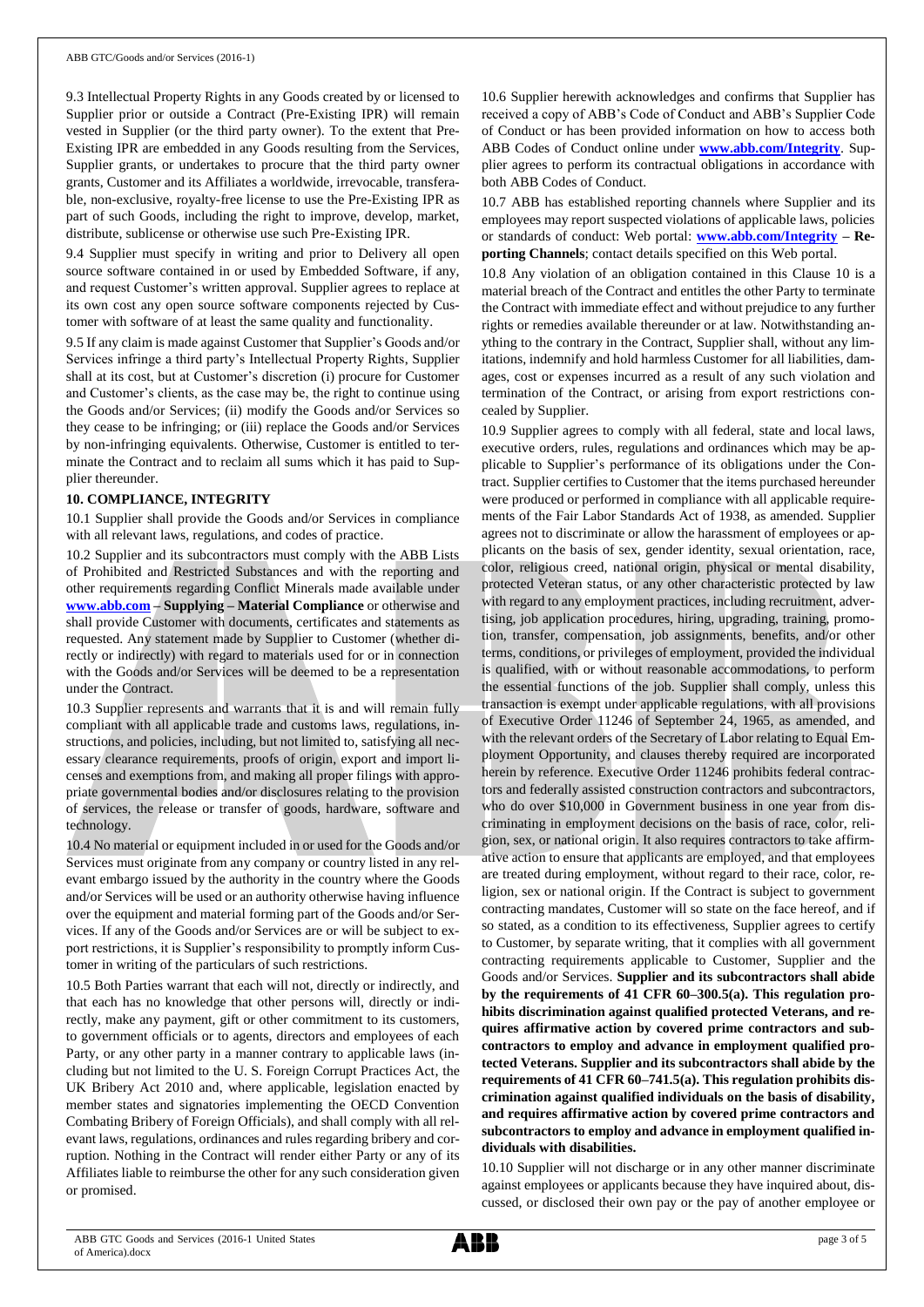applicant. However, employees who have access to the compensation information of other employees or applicants as a part of their essential job functions cannot disclose the pay of other employees or applicants to individuals who do not otherwise have access to compensation information, unless the disclosure is (a) in response to a formal complaint or charge, (b) in furtherance of an investigation, proceeding, hearing, or action, including an investigation conducted by the employer, or (c) consistent with Supplier's legal duty to furnish information.

10.11 Supplier shall notify Customer of all "hazardous materials" (as that term is defined in applicable federal, state and local statutes) and such other identification of materials used in the provision of Services or contained in the Goods as may be required by Customer from time to time, and provide any appropriate special handling instructions. Supplier shall furnish Customer with copies of all applicable "material safety data sheets" for such materials no later than the shipment date under the Contract.

## **11. CONFIDENTIALITY, DATA SECURITY, DATA PROTECTION**

11.1 Supplier shall keep in strict confidence all Customer Data and any other information concerning Customer's or its Affiliates' business, their products and/or their technologies which Supplier obtains in connection with the Goods and/or Services to be provided (whether before or after acceptance of the Contract). Supplier shall restrict disclosure of such confidential material to such of its employees, agents or subcontractors or other third parties as need to know the same for the purpose of the provision of the Goods and/or Services to Customer. Supplier shall ensure that such employees, agents, subcontractors or other third parties are subject to and comply with the same obligations of confidentiality as applicable to Supplier and will be liable for any unauthorized disclosures.

11.2 Supplier shall apply appropriate safeguards, adequate to the type of Customer Data to be protected, against the unauthorised access or disclosure of Customer Data and protect such Customer Data in accordance with the generally accepted standards of protection in the related industry, or in the same manner and to the same degree that it protects its own confidential and proprietary information – whichever standard is higher. Supplier may disclose confidential information to Permitted Additional Recipients (which means Supplier's authorised representatives, including auditors, counsels, consultants and advisors) provided always that (i) such information is disclosed on a strict need-to-know basis, and (ii) such Permitted Additional Recipients sign with Supplier a confidentiality agreement with terms substantially similar hereto or, where applicable, are required to comply with codes of professional conduct ensuring confidentiality of such information.

11.3 Supplier must not (i) use Customer Data for any other purposes than for providing the Goods and/or Services, or (ii) reproduce the Customer Data in whole or in part in any form except as may be required by the respective contractual documents, or (iii) disclose Customer Data to any third party, except to Permitted Additional Recipients or with the prior written consent of Customer.

11.4 Supplier shall install and update at its own cost required adequate virus protection software and operating system security patches for all computers and software utilized in connection with providing the Goods and/or Services.

11.5 Supplier shall inform Customer without delay about suspicion of breaches of data security or other serious incidents or irregularities regarding any Customer Data.

11.6 Supplier agrees that Customer is allowed to provide any information received from Supplier to any Affiliate of Customer. Supplier shall obtain in advance all necessary approval or consent for Customer to provide such information to Customer's Affiliates if such information is confidential for any reason or subject to applicable data protection or privacy laws and regulations.

## **12. LIABILITY AND INDEMNITY**

12.1 Without prejudice to applicable mandatory law, Supplier shall, without any limitations, indemnify and hold harmless Customer for all liabilities, damages, cost, losses or expenses incurred by Customer as a result of Supplier's breach of the Contract. Supplier shall, without any limitations, indemnify and hold harmless Customer for any claim made by a third party against Customer in connection with the Goods and/or Services, including but without limitation to claims that such Goods and/or Services infringe a third party's Intellectual Property Rights. Upon Customer's request Supplier shall defend Customer against any third party claims.

12.2 Supplier is responsible for the control and management of all of its employees, suppliers and/or subcontractors, and it is responsible for their acts or omissions as if they were the acts or omissions of Supplier.

12.3 Supplier shall maintain in force, and upon request provide evidence of, adequate liability insurance and statutory worker's compensation/employer's liability insurance with reputable and financially sound insurers, which however will not relieve Supplier from any liability towards Customer. The insured amount cannot be considered as limitation of liability.

12.4 Customer reserves the right to set off any claims under a Contract against any amounts owed to Supplier.

## **13. TERMINATION**

13.1 Customer may terminate the Contract for convenience in whole or in part by giving Supplier thirty (30) calendar days written notice. In such event Customer shall pay to Supplier the value of the delivered but unpaid Goods and/or Services and proven direct cost reasonably incurred by Supplier for the undelivered Goods and/or Services, however in no event more than the price for the Goods and/or Services agreed under the Contract. No further compensation will be due to Supplier.

13.2 In the event of Supplier's breach of the Contract, Customer is entitled to terminate the Contract in accordance with Clause 8.4.

13.3 Customer may terminate the Contract with immediate effect by notice in writing in the event that (i) an interim order is applied for or made, or a voluntary arrangement approved, or a petition for a bankruptcy order is presented or a bankruptcy order is made against Supplier; or (ii) any circumstances arise which entitle the court or a creditor to appoint a receiver or administrator or to make a winding-up order; or (iii) other similar action is taken against or by Supplier by reason of its insolvency or in consequence of debt; or (iv) there is a change of control of Supplier.

13.4 Upon termination Supplier shall immediately and at Supplier's expense return to Customer all respective Customer property (including any Customer Data, documentation, and transfer of Intellectual Property) then under Supplier's control and provide Customer with the complete documentation about the delivered Goods and/or Services.

#### **14. FORCE MAJEURE**

14.1 Neither Party will be liable for any delay or failure to perform its obligations under a Contract if the delay or failure results from an event of Force Majeure. Force Majeure means an event that was not foreseeable by the affected Party at the time of execution of the Contract, is unavoidable and outside the reasonable control of the affected Party, provided that it cannot overcome such event despite all reasonable efforts, and that it provides notice to the other Party within five (5) calendar days from occurrence of the Force Majeure event.

14.2 If a Force Majeure event exceeds thirty (30) calendar days, either Party may terminate the Contract forthwith by written notice without liability. Each Party shall use reasonable efforts to minimise the effects of the Force Majeure event.

#### **15. ASSIGNMENT AND SUBCONTRACTING**

15.1 Supplier may neither assign, nor transfer, encumber nor subcontract the Contract, nor any parts thereof (including any monetary receivables from Customer) without prior written approval of Customer.